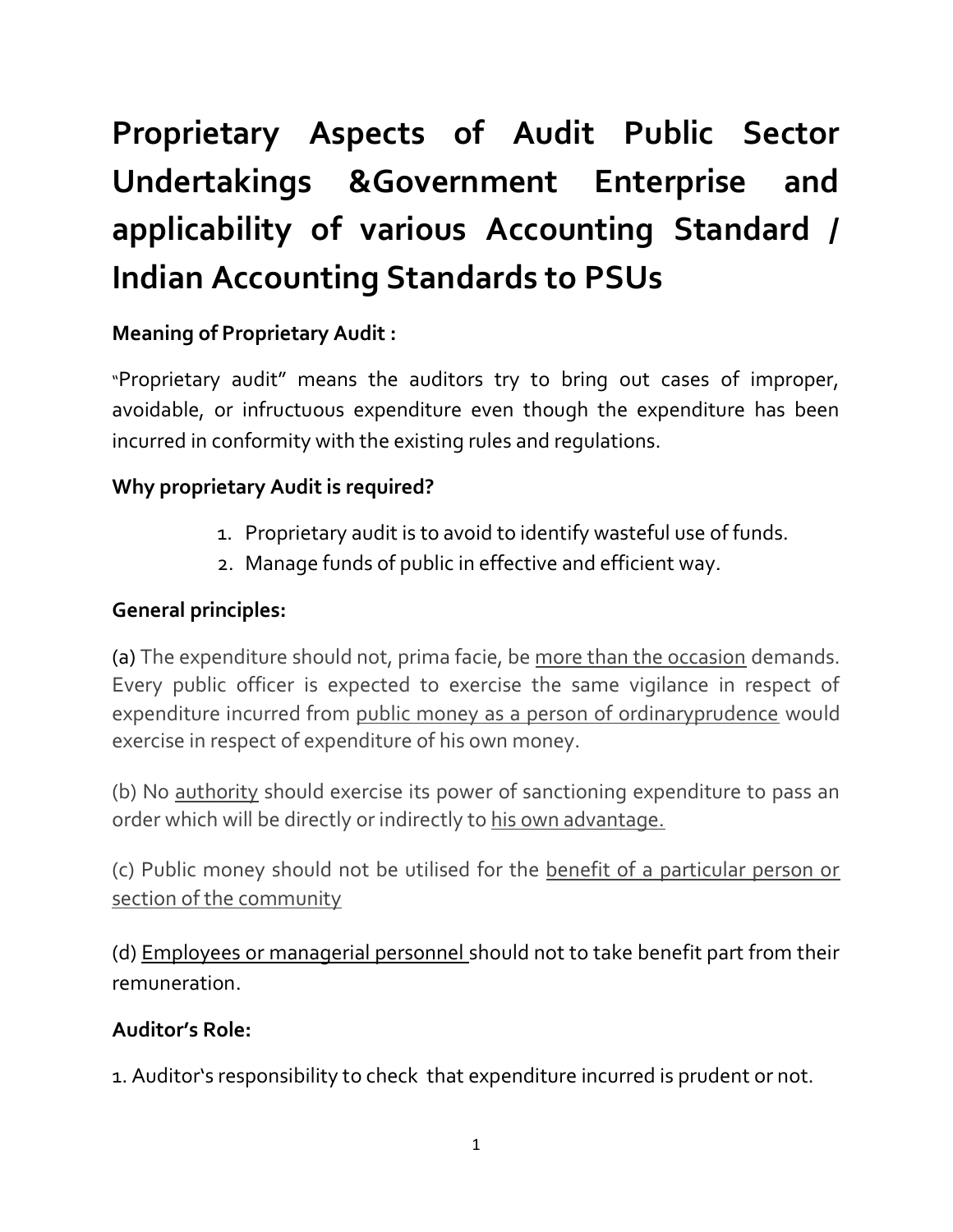- 2. Auditor should check that necessity of expenditure.
- 3. Auditor should check the class receiving benefits.
	- 4. Whether losses are reoccurring in nature or not
	- 5. How far targets are achieved by the authorities

This proprietary audit also applicable to companies under companies act, 2013 under section 143(1)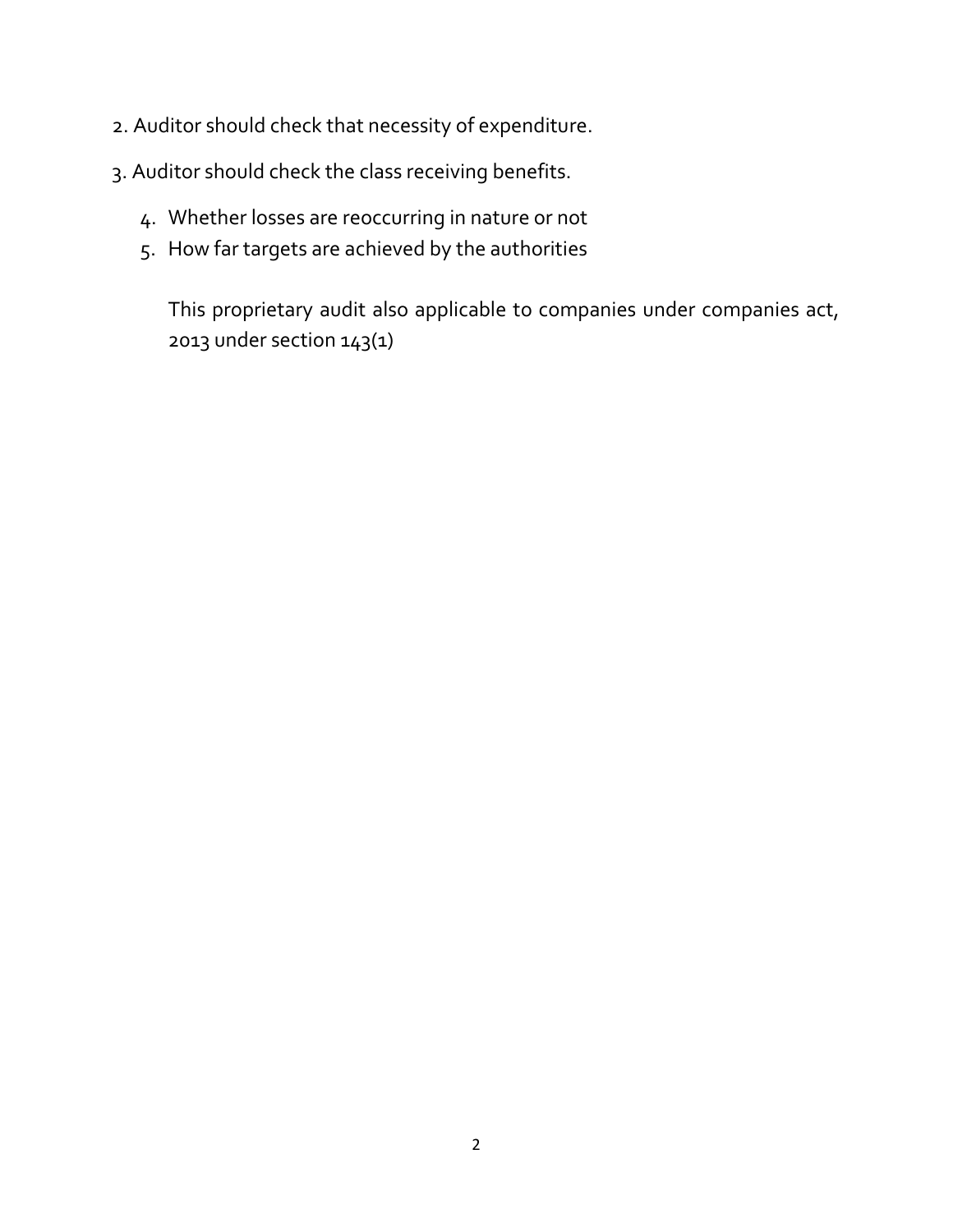# AS 9/IND AS 18\* Revenue Recognization

#### 1. Meaning of Revenue:

"Revenue is the gross inflow of cash, receivables or other consideration arising in the course of the ordinary activities of an enterprise from the sale of goods, rendering of services & from various other sources like interest, royalties & dividends".

|  | 2. Revenue recogization : |  |
|--|---------------------------|--|

| <b>Particulars</b>       | <b>Treatment</b>               |  |  |
|--------------------------|--------------------------------|--|--|
| Sale of goods            | Risk and rewards transferred   |  |  |
|                          | to buyer                       |  |  |
| Rendering of services    | As proportion of service       |  |  |
|                          | completed                      |  |  |
| <b>Dividend</b>          | When right to receive          |  |  |
|                          | established                    |  |  |
| Interest                 | On the basis of time taking in |  |  |
|                          | to account rate and amount of  |  |  |
|                          | outstanding                    |  |  |
| Royalty                  | As per agreement between       |  |  |
|                          | lessor and lessee              |  |  |
| Advertisement commission | When appear before pubic       |  |  |
| Insurance commission     | On commencement /renewal       |  |  |
|                          | of policies                    |  |  |

#### 3. Other cases:

- Agriculture product can be recorded when crops grown by its net realizable value if there is forward contract or government guarantee.
- Sale on approval: it can be recorded if goods are accepted or return time period lapsed
- Consignment:It can be recorded when goods are sold to third party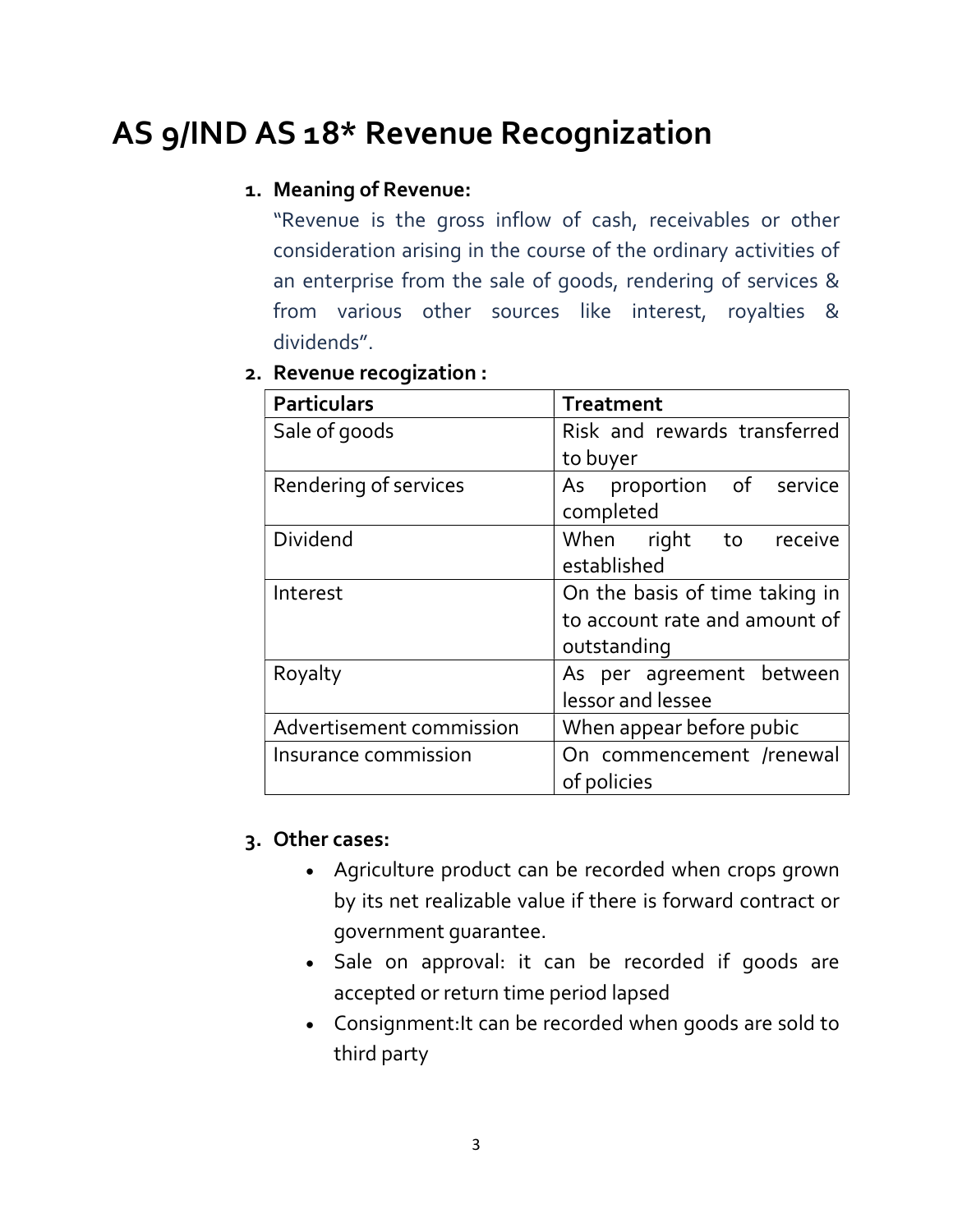• Installation expenses should be recorded at the time of sale

# Difference between AS 9 and IND AS 18

| AS <sub>9</sub>                    |                          |  |  | <b>IND AS 18</b>                                   |  |
|------------------------------------|--------------------------|--|--|----------------------------------------------------|--|
| Interest is recorded on time basis |                          |  |  | Interest is recorded on effective rate of          |  |
|                                    |                          |  |  | interest                                           |  |
| <b>Services</b>                    |                          |  |  | rendered recorded on Services rendered recorded on |  |
|                                    | completed service method |  |  | and   proportion completion method only            |  |
| proportion completion method       |                          |  |  |                                                    |  |

\*IND AS 18 is withdrawn.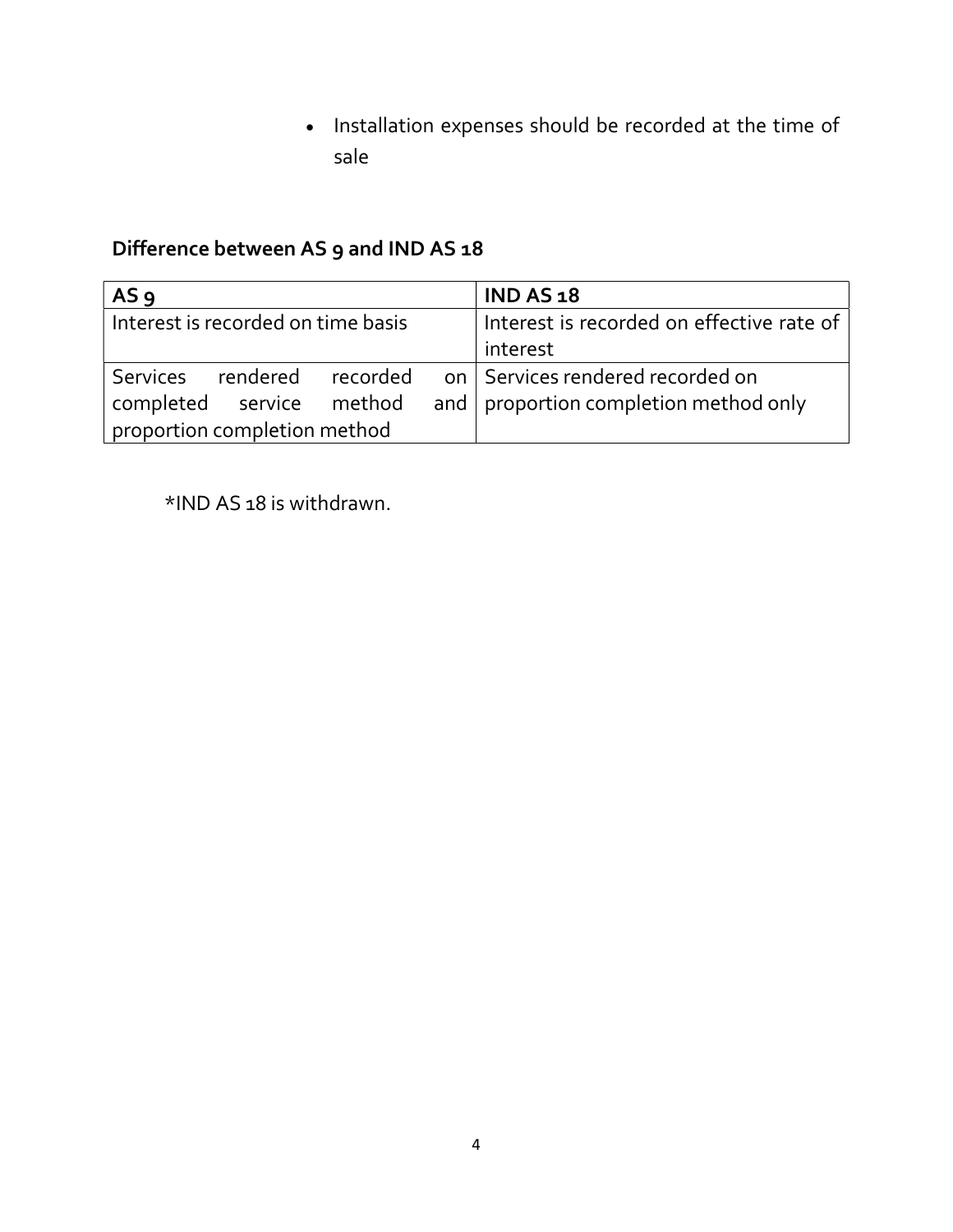# AS 10/IND AS 16 Property, Plant & equipment

### 1. Non Applicability:

- Biological Assets like live animals or plants pertaining to agricultural activity other than bearer plants
- Wasting assets

### 2. Measurement of Recognition :

- Initial cost: Acquisition cost
- Subsequent cost :Cost of bringing present location and condition,Dismantling and restoration cost

## 3. Cost Model :

Cost Model :

Asset is recorded at cost less accumulated depreciation and impairment loss

# Revaluation model:

 Asset is recorded at fair value which should be reviewed periodically.

Journal entries

- 1. Upward Revaluation Property, plant & equipment A/c DR To Revaluation reserve A/c
- 2. Downward Revaluation : P & L A/c DR

To Property, plant & equipment A/c

# 4. Depreciation:

Depreciation is a charge of the asset on systematic basis over the useful life.

- It should be charged to P&L A/c
- Depreciation methods: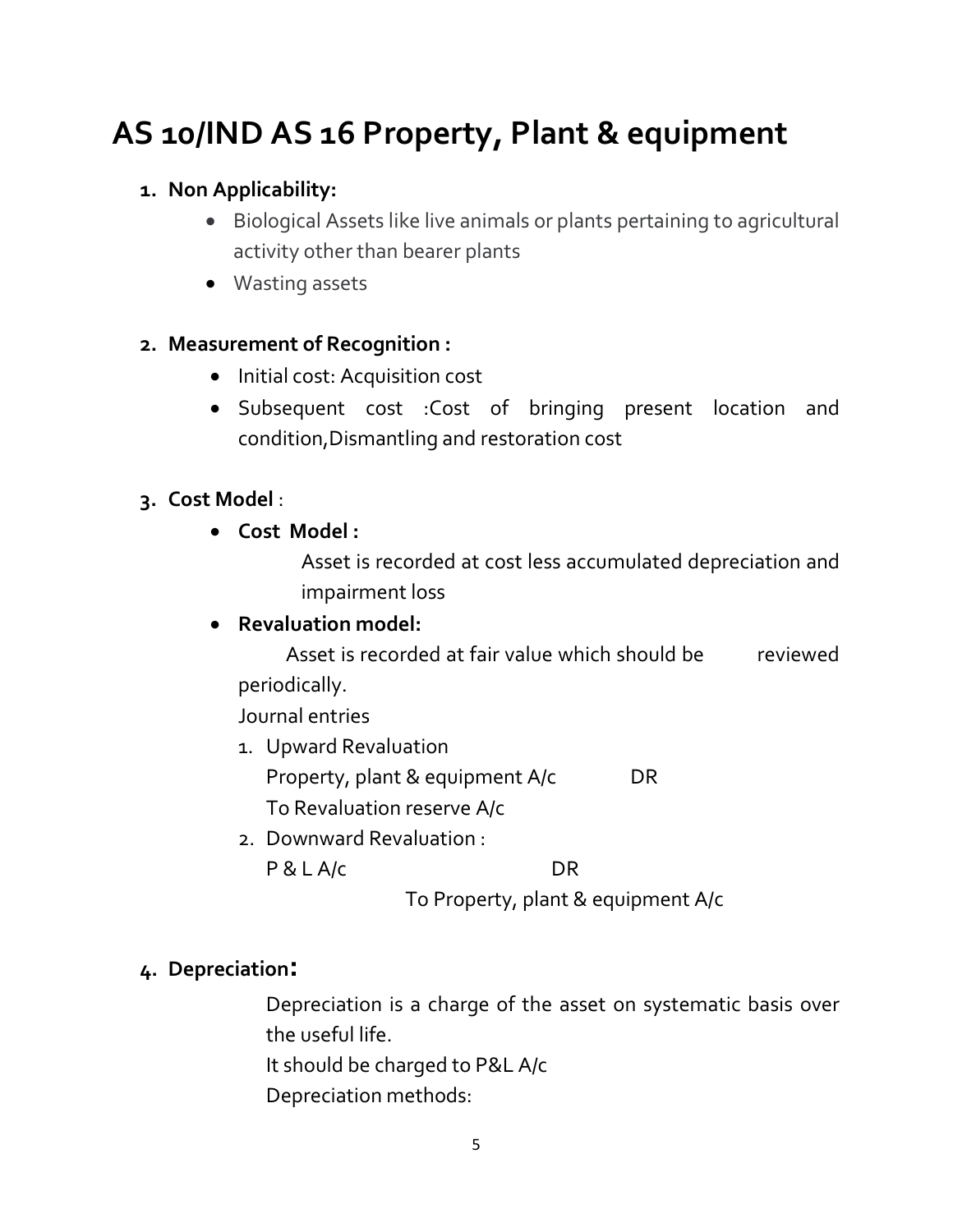- ◆ Straight Line Method
- Reducing balance method
- ◆ Production unit method
- Annuity method

- Change in useful life or residual value is considered as change in

Accounting estimate and accounted as per AS 5.

## 5. Change in Dismantling & Restoration cost:

-If Cost model followed……

Decrease in liability increase the asset than its carrying

Amount than excess should be charged to P&L and

Increase in liability decreases the asset up to WDV ,

Excess should be charged to P&L

-If Revaluation model followed…..

Decrease in liability first adjusted against any amount

Previously charged to P&L then against Revaluation

Reserve. Increase in liability first adjusted

Revaluation Reserve then against P&L

#### 6. Disclosure :

- Method of depreciation
- Rate of depreciation ,useful life of asset
- Accumulated depreciation and Carrying Value
- Additions and Disposal during the year
- Measurement base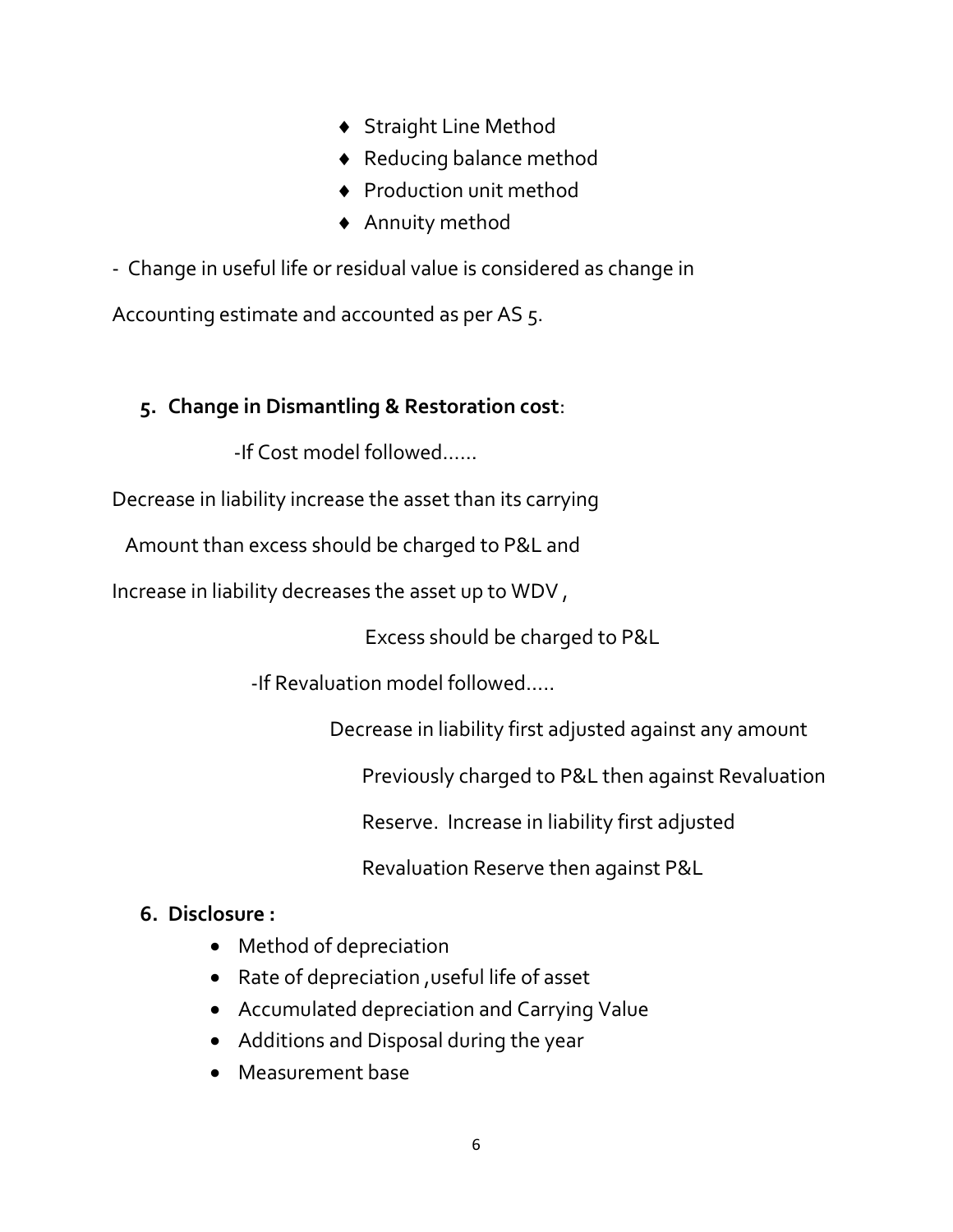# AS 16/IND AS 23 Borrowing cost

# 1. Non Applicability :

Imputed cost of owner's equity including preference share

Not recorded as liability

# 2. Borrowing cost: includes

- Short term /long term debt cost
- Any discount /premium
- Ancillary cost(project report preparation payment
- In Finance Lease finance cost
- Foreign exchange fluctuation loss

# 3. Qualifying asset:

Substantial time for ready for sale or intended use(normally 12 months)It can be more in some industries if reasons are justified (Ex.Liquar)

# 4. Capitalization :

Borrowing cost can be capitalized if debt is due to acquisition, construction, production

# 5. Commencement of capitalization: 3 conditions satisfied

If expenses incurred on asset

If borrowing cost incurred

If necessary activities undertaken for intended use of asset

# 6. Suspension :

When temporary delay in production

# 7. Cessation :

When qualifying asset is completed or Loan is repaid

IND AS 23 requires disclosure of capitalization rate also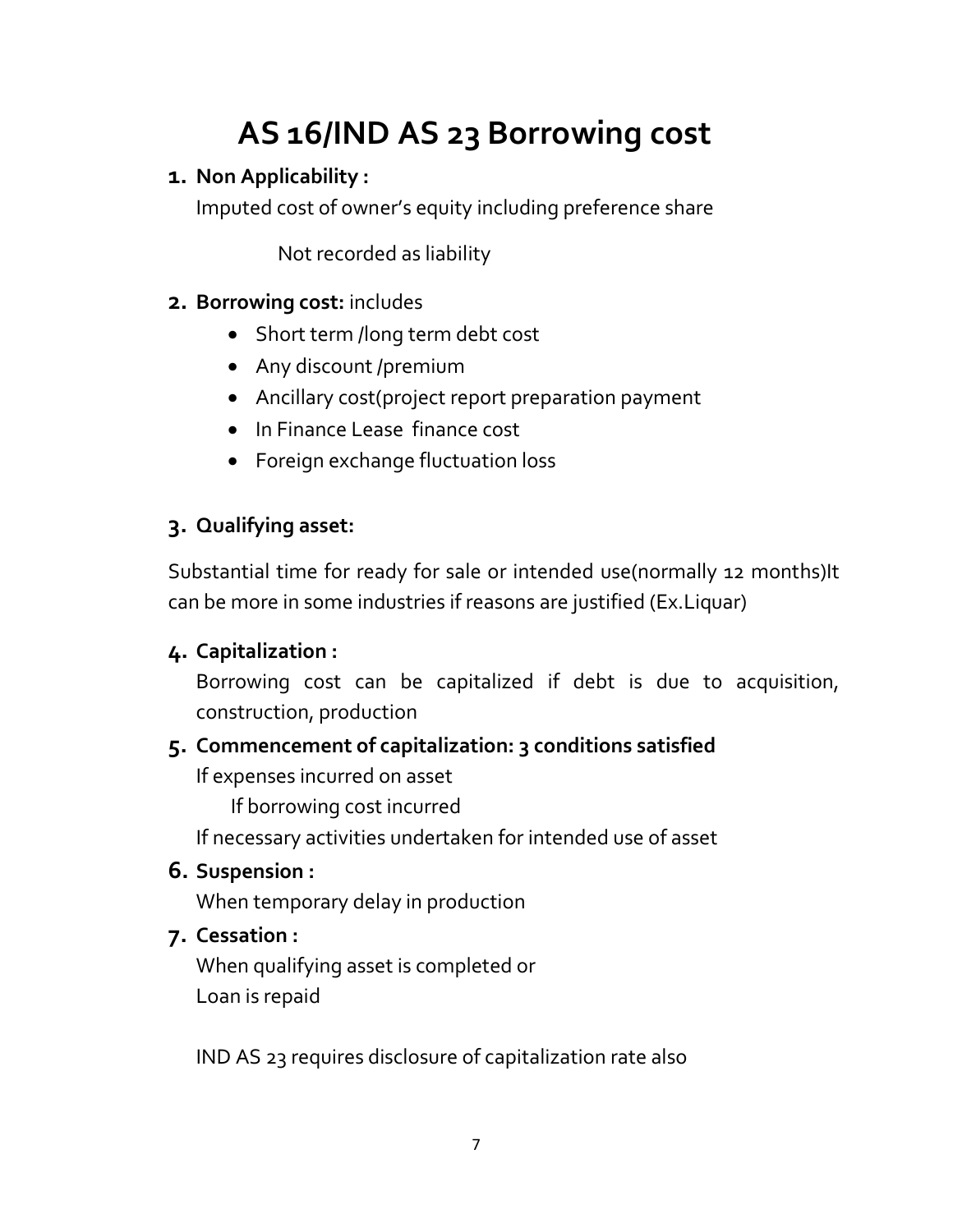### 8. Calculation:

 -In case of general borrowings weighted average rate should be found and applied to all qualifying asset in which debt is used

 -In case of specific borrowing , cost is to be capitalized in that specific asset only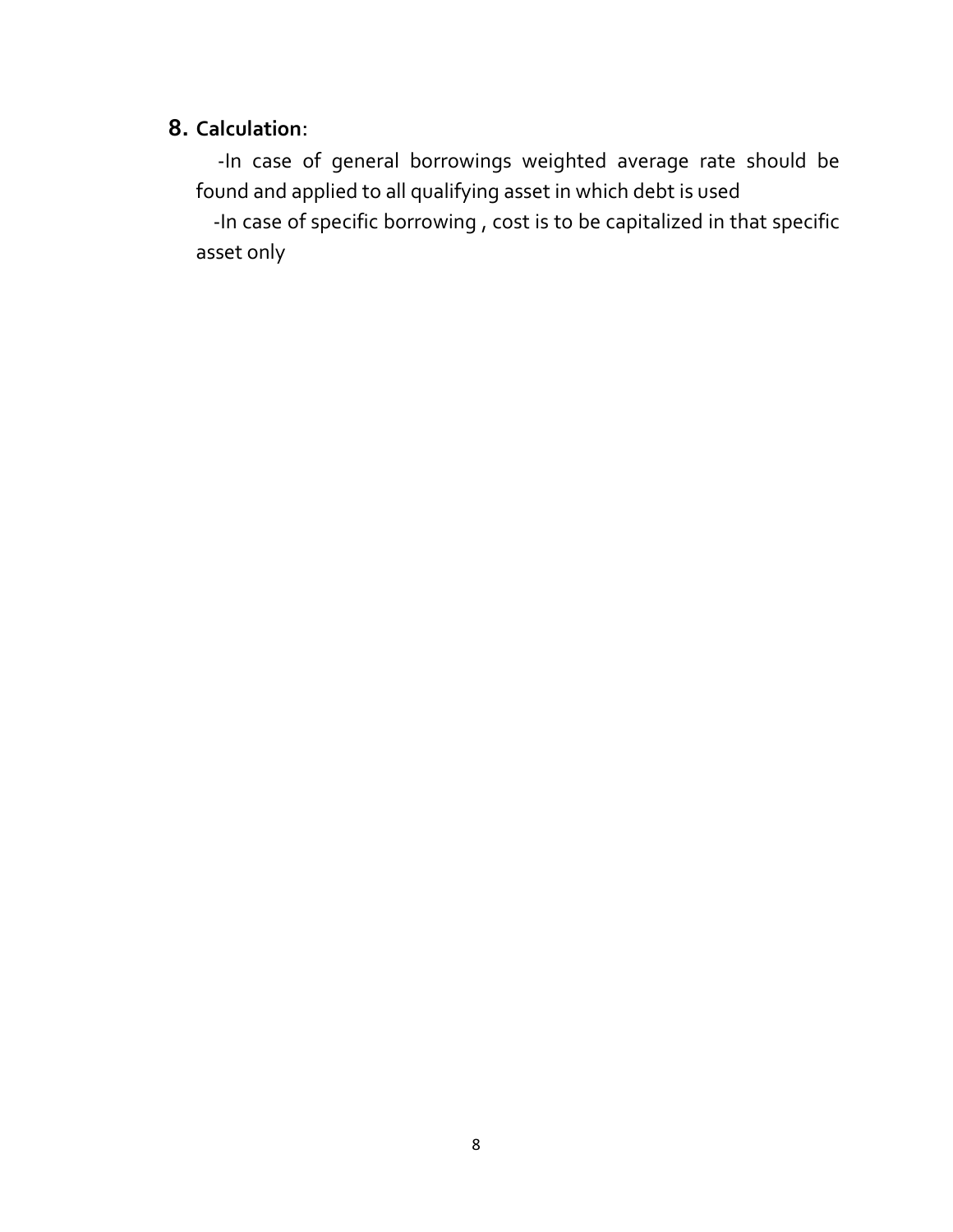# AS 22 /IND AS 12 accounting for taxes on income

There are 2 types of differences between account and taxation for tax on income

# 1. Permanent difference:

This difference is such that never to be deducted by tax

EX. cash donation

# 2. Timing difference:

This difference is such that it can be deducted by tax

After some time

EX.Depreciation, Preliminary expense, Carry forward of losses

## Journal entries

1. For deferred tax asset :

Deferred tax asset A/c DR

To P & L A/c

2. For deferred tax liability :

P & L A/c DR

To Deferred tax liability A/c

# MAT concept

This concept is introduced for the companies paying high dividends and claiming huge deductions

Calculation:

Tax is payable: Higher of

MAT rate on Book profit

Normal rate on tax liability

MAT credit is also available for 15 years

AS 22 followsp & l approach while IND AS 12 follows Balance sheet approach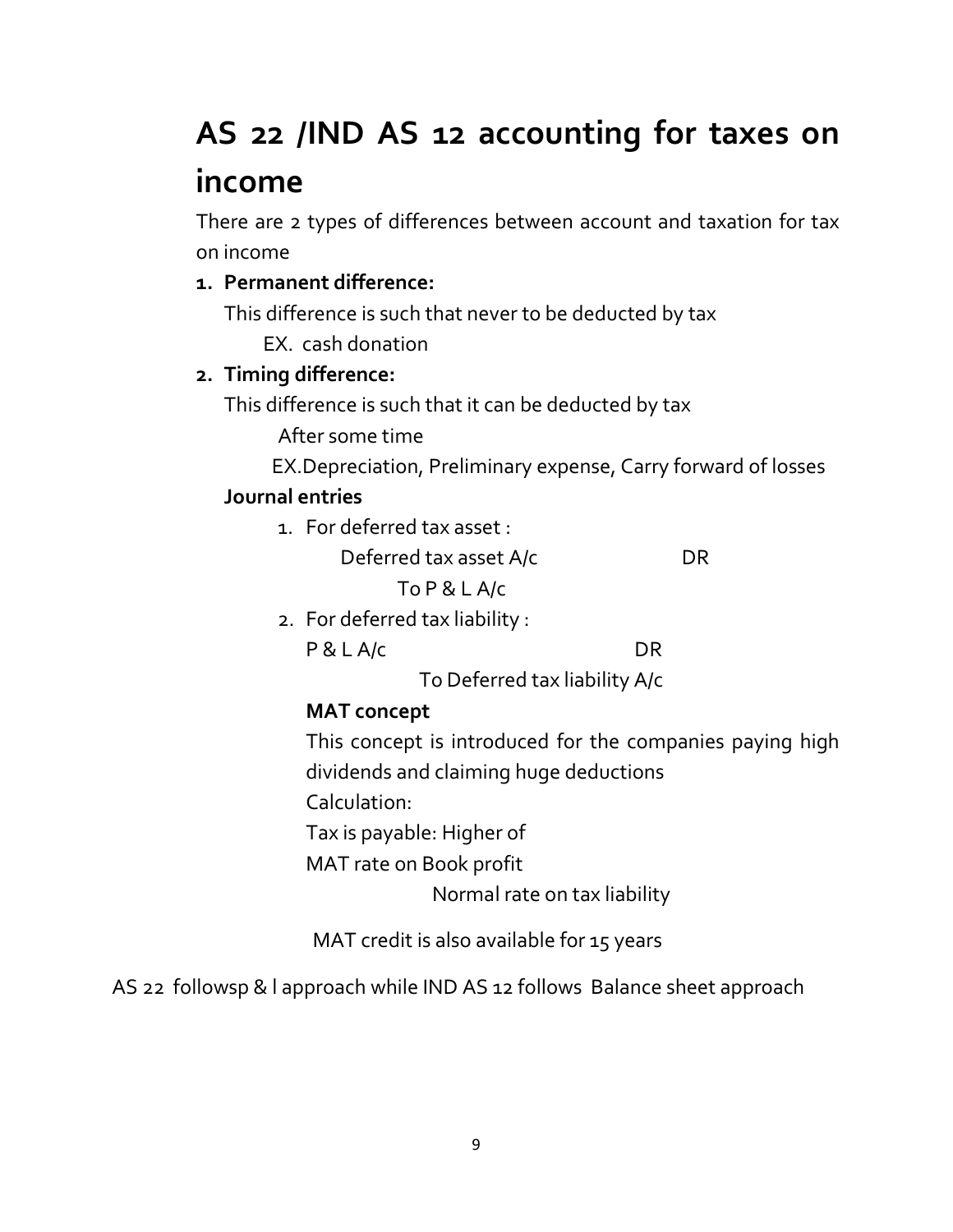| EX. 1Accounting profit    |                    | Tax profit |            |  |  |
|---------------------------|--------------------|------------|------------|--|--|
| 100                       |                    | 100        |            |  |  |
| Depreciation              | (10)               |            | (8)        |  |  |
| <b>After Depreciation</b> | 90                 |            | 92         |  |  |
|                           | Deferred Tax Asset |            |            |  |  |
| EX.2                      | Accounting profit  |            | Tax profit |  |  |
|                           | 100                |            | 100        |  |  |
| Depreciation              | (8)                |            | (10)       |  |  |
| <b>After Depreciation</b> | 92                 |            | 90         |  |  |
| Deferred Tax Liability    |                    |            |            |  |  |

Tax expenses=Current tax +deferred tax charged to P & L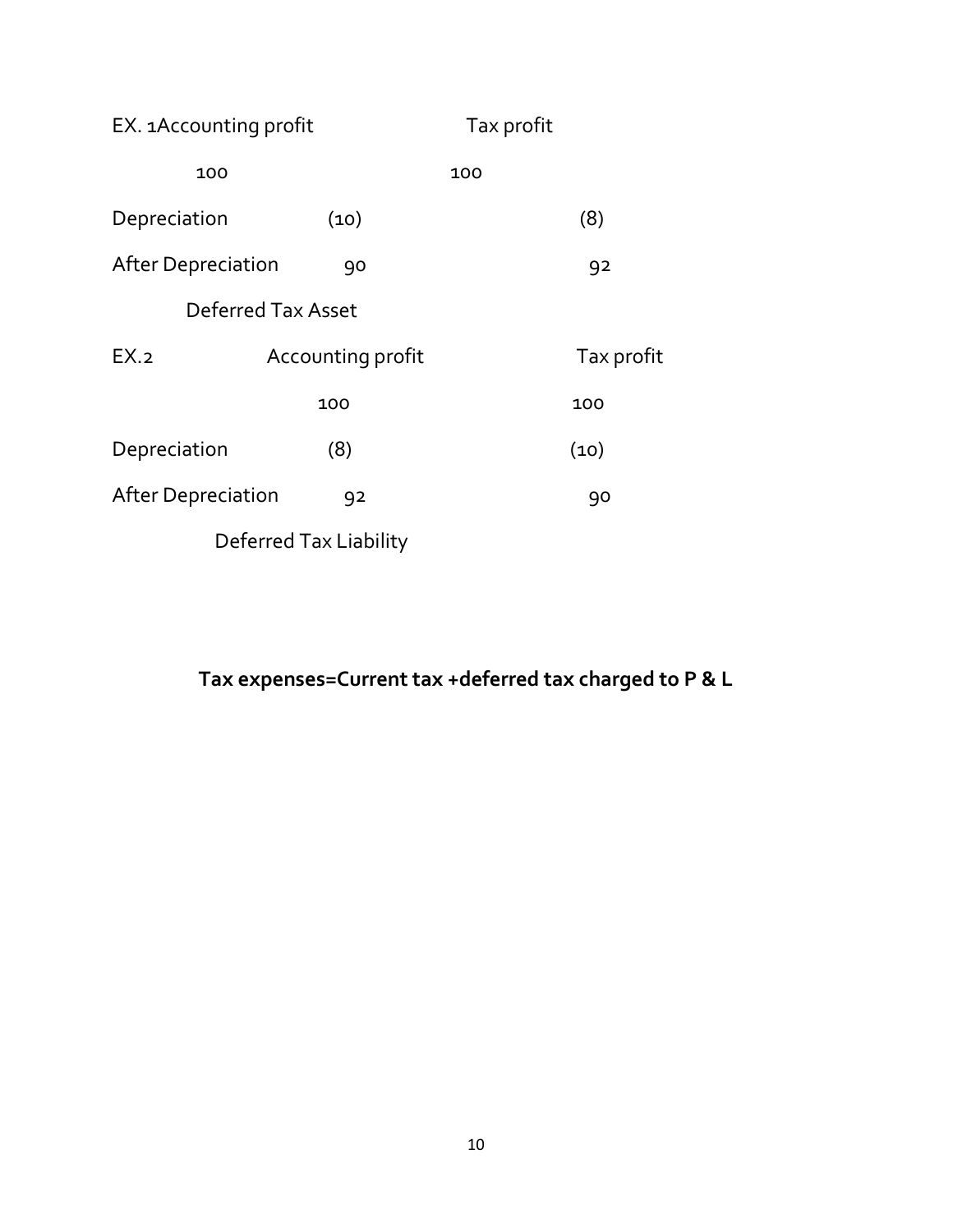# AS 4/IND AS 10 Contingencies and events occurring after balance sheet

There are 2 types of events:

- 1. Adjusting events
- 2. Non adjusting events

# Adjusting events

Events that show indicators on the balance sheet date Adjustment is required Provision is required to be made if amount can be estimated EX. Suit filed by competitor on 23/3/2020

# Non Adjusting events

Events that do not show indicators on the balance sheet date Adjustment is not required if going concern is not affected EX. Fall in market price

- Contingent gain should not be recorded.
- Contingent loss should be recognized if amount can ascertained and liability is certain and loss is not remote
- Dividends declared should be adjusted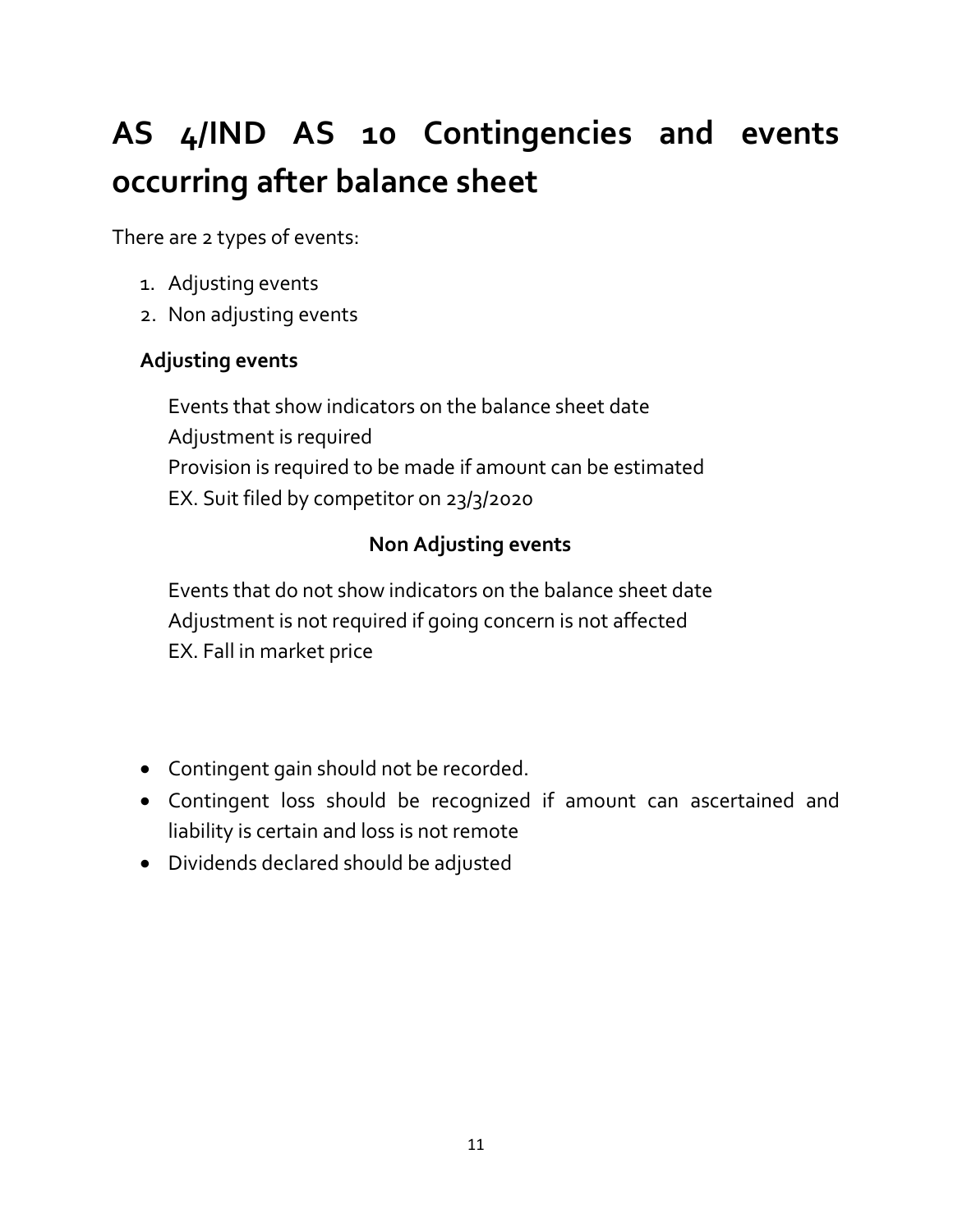# AS 5 /IND ASNet Profit or Loss for the Period, Prior Period Items and Changes in Accounting Policies and estimates

### 1. Net profit /loss for the period:

-Ordinary activities:

 That is normal course of business like sale of goods, rendering Services should not required to disclose separately

-Extra ordinary activities:

 EX. sale of fixed asset,loss due to theft,fire etc should requied to be disclosed separately

### 2. Prior period items:

Any error or omission happens in prior period and reveled in current period should be recognized as prior period items separately as per AS 5 but not required as per IND AS 10.

As per AS 5 prospective effect is given and as per IND AS 10 retrospective effect is given

## 3. Change in accounting estimates:

- 1. change in useful life of asset
- 2. change in NRV of inventories
- 3. Change in residual value etc Should not required to disclose separately

## 4. Change in accounting policies:

Policies can be changed if

Required by law

Better presentation

Required by standards

#### Should be disclosed separately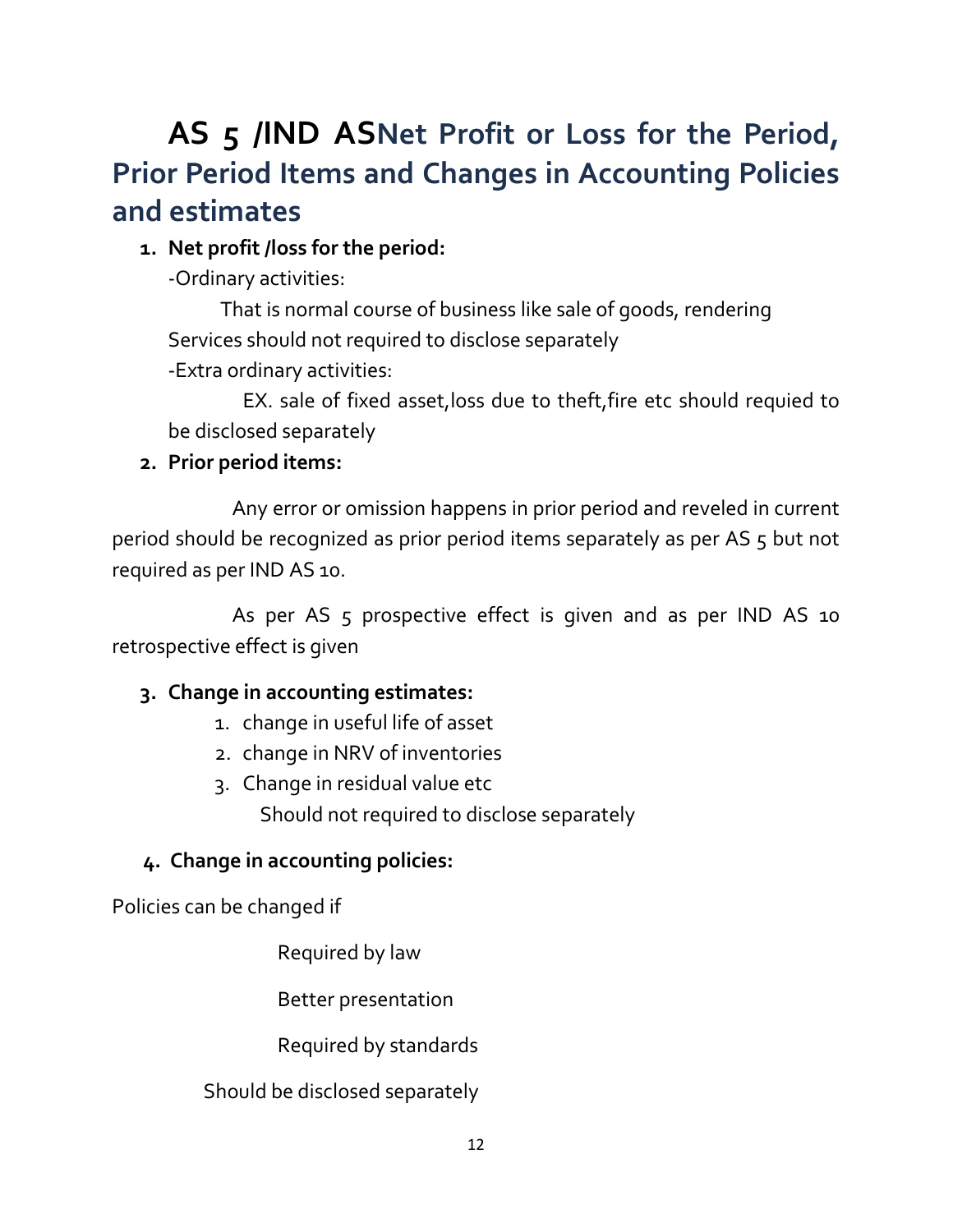# AS 29 / IND AS 37 provisions,contingent liability and contingent asset

# Definitions:

A provision is a liability which can be measured only by using a substantial degree of estimation.

A liability is a present obligation of the enterprise arising from past events, the settlement of which is expected to result in an outflow from the enterprise of resources embodying economic benefits.

A contingent liability is: (a) a possible obligation that arisesfrom past events and the existence of which will be confirmed only by the occurrence or nonoccurrence of one or more uncertain future events not wholly within the control of the enterprise; or

 (b) a present obligation that arises from past events but is not recognized because:

 (i) it is not probable that an outflow of resources embodying economic benefits will be required to settle the obligation; or

(ii) a reliable estimate of the amount of the obligation cannot be made.

A contingent asset is a possible asset that arises from past events the existence of which will be confirmed only by the occurrence or nonoccurrence of one or more uncertain future events not wholly within the control of the enterprise.